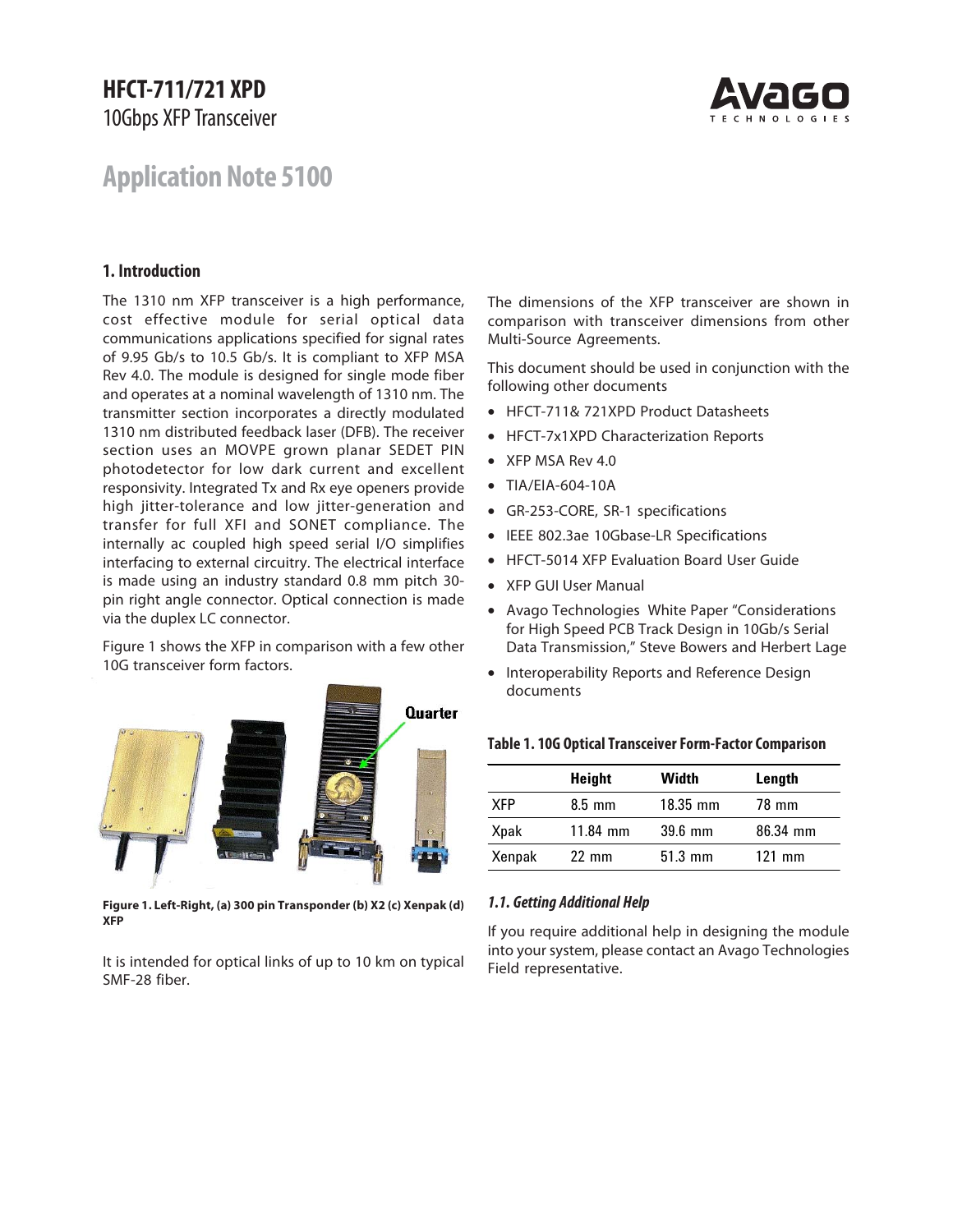## **2. Module Description**

This application note is intended for use as a design guide for system designers. It also details some important results of the Avago Technologies HFCT-7x1XPD characterization that will facilitate a better understanding of the XFP's performance.

## *2.1. Functional Description*

The XFP uses the high-speed XFI interface to convert 10Gbps serial electrical data into an optical serial bit stream.

## *2.2. Transmitter Path Summary*

The transmitter section of the HFCT-711 XPD and HFCT-721XPD houses a fully hermetic Transmitter Optical Sub Assembly with enhanced optical alignment and thermal features. The source used in these products is a Distributed Feedback Laser (DFB). The DFB operates at a nominal centre wavelength of 1310nm, and has extremely narrow spectral width for improved dispersion characteristics.

## *2.3. Receiver Path Summary*

The receiver section of the HFCT-711XPD and HFCT-721XPD houses an MOVPE grown SEDET p-i-n receiver photodiode and an electronic pre-amplifier, for low dark current and excellent responsivity characteristics.

## *2.4. High-Speed (XFI) Path Summary*

Tx and Rx eye openers provide high jitter-tolerance and low jitter generation and transfer for full XFI and SONET compliance. The internally ac coupled high speed serial I/O simplifies interfacing to external circuitry.

# *2.5. Low-Speed Signals*

The XFP provides 7 low-speed signals that are used for reporting status as well as a means for the host board to control the XFP.

- Mod\_NR
- Mod\_DeSel
- Interrupt
- TX\_DIS
- Mod ABS
- RX\_Los
- P\_Down/RST

All the 7 pins are LVTTL compatible.

## *2.6. 2-wire interface*

The XFP has static and dynamic memory contents that are accessible through a 2-wire interface. The 2-wire interface follows the communication protocol as outlined in the XFP MSA. The signaling scheme is based on Low Voltage TTL operating at a nominal voltage of 3.3V.

For a detailed description of the 2-wire communication protocol, please refer to the XFP MSA Rev 4.0.

# **3. Applications**

The Avago Technologies HFCT-711 XPD is designed for carrying OC-192, 10Gigabit Ethernet as well as 10 Gigabit Fibre Channel traffic. The HFCT-721 XPD is designed exclusively for 10Gigabit Ethernet and 10Gigabit Fiber Channel Applications.



**Figure 2. The HFCT-711XPD Configured for OC-192 Applications**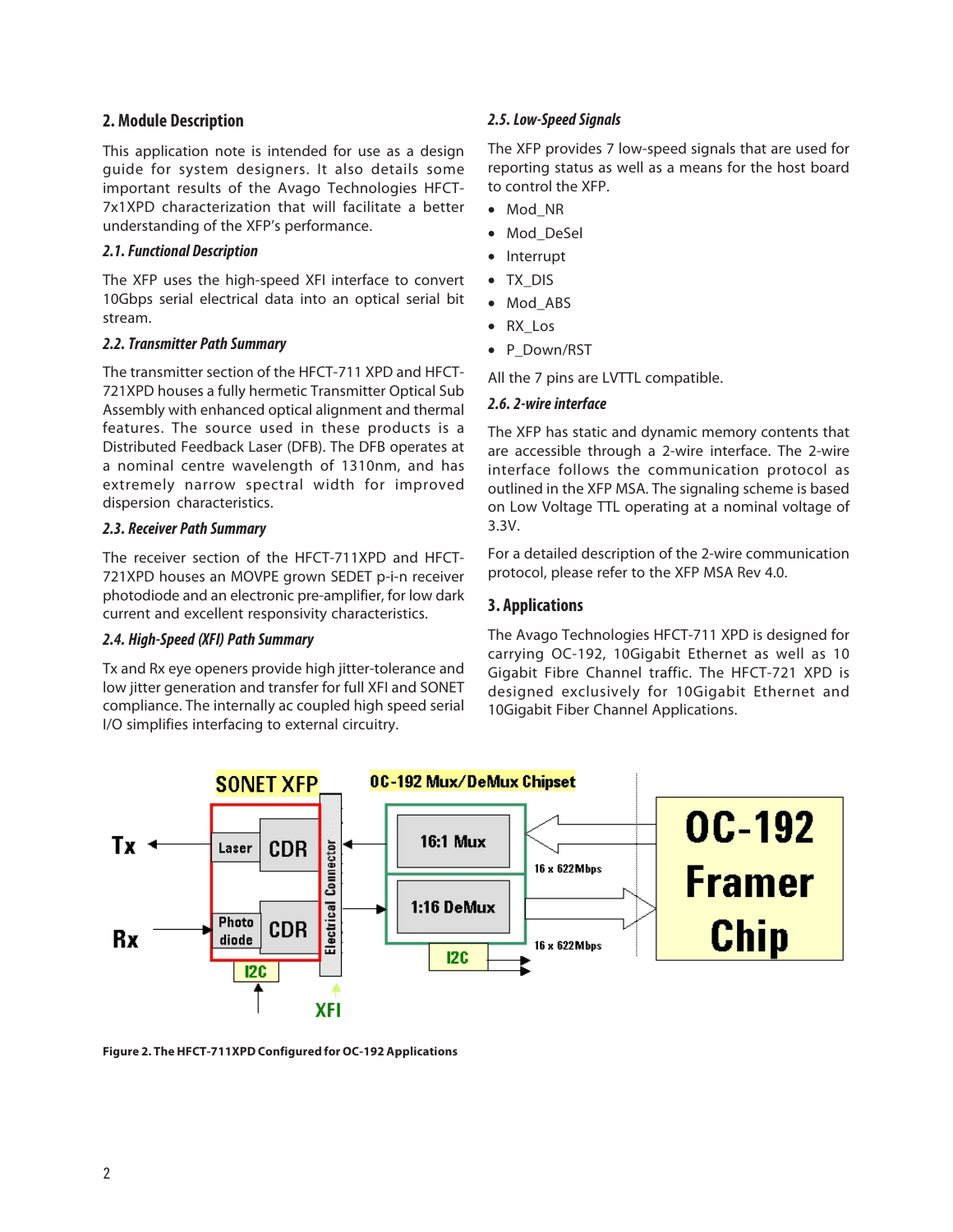

**Figure 3. The HFCT-711XPD/HFCT-721XPD configured in a 10GbEthernet Application**

## **4. Design Guidelines**

## *4.1. PCB layout*

#### *Description*

The XFP requires high-speed traces between the ASIC/ SERDES and the XFP. This is referred to as the 'XFI Channel.' The channel provides a reliable high-speed connection between the ASIC and the XFP module on the host board.

## *Design Tips*

There are many factors affecting the signal integrity of high-speed data links: -

- 1. Track dimensions
- 2. Dielectric material properties of the PCB
- 3. The physical design of the pluggable connector (effects of implementation)
- 4. Discontinuities between the track and component pads (reflections)
- 5. Type and length of track used, microstrip / strip line
- 6. Physical configuration of vias
- 7. Data pattern-dependency of the signal quality jitter
- 8. Temperature Dependency

The most common material used for designing tracks is FR-4. At 5.5 GHz, the e (dielectric constant) of FR-4 is  $\sim$  4.2. For high-data rate systems, dielectric losses are higher than skin-effect losses. For short trace lengths, the use of lossy material may introduce additional attenuation that improves return loss in the XFI channel.

The introduction of vias into the high-speed path will lead to multiple reflections that degrade the quality of the signal.

For XFI channels where the transceiver and the Avago Technologies XFPs are close to each other, the use of standard FR-4 micro-strip lines with high losses becomes feasible.

For XFI channels that are much longer, the use of stripline interconnects incorporating low loss FR-4 material may be required. It is also important to follow the essential rules of via design, including (a) appropriate clearances and (b) back-drilling to reduce via stub lengths.

Please refer to Avago Technologies white paper on "Considerations for High Speed PCB Track Design in 10 Gbps Serial Data Transmission" for more detailed analysis and information.

The XFP MSA also offers useful design tips regarding the construction of the high-speed lines and vias, that will help minimize back-reflections, jitter and maintain signal integrity.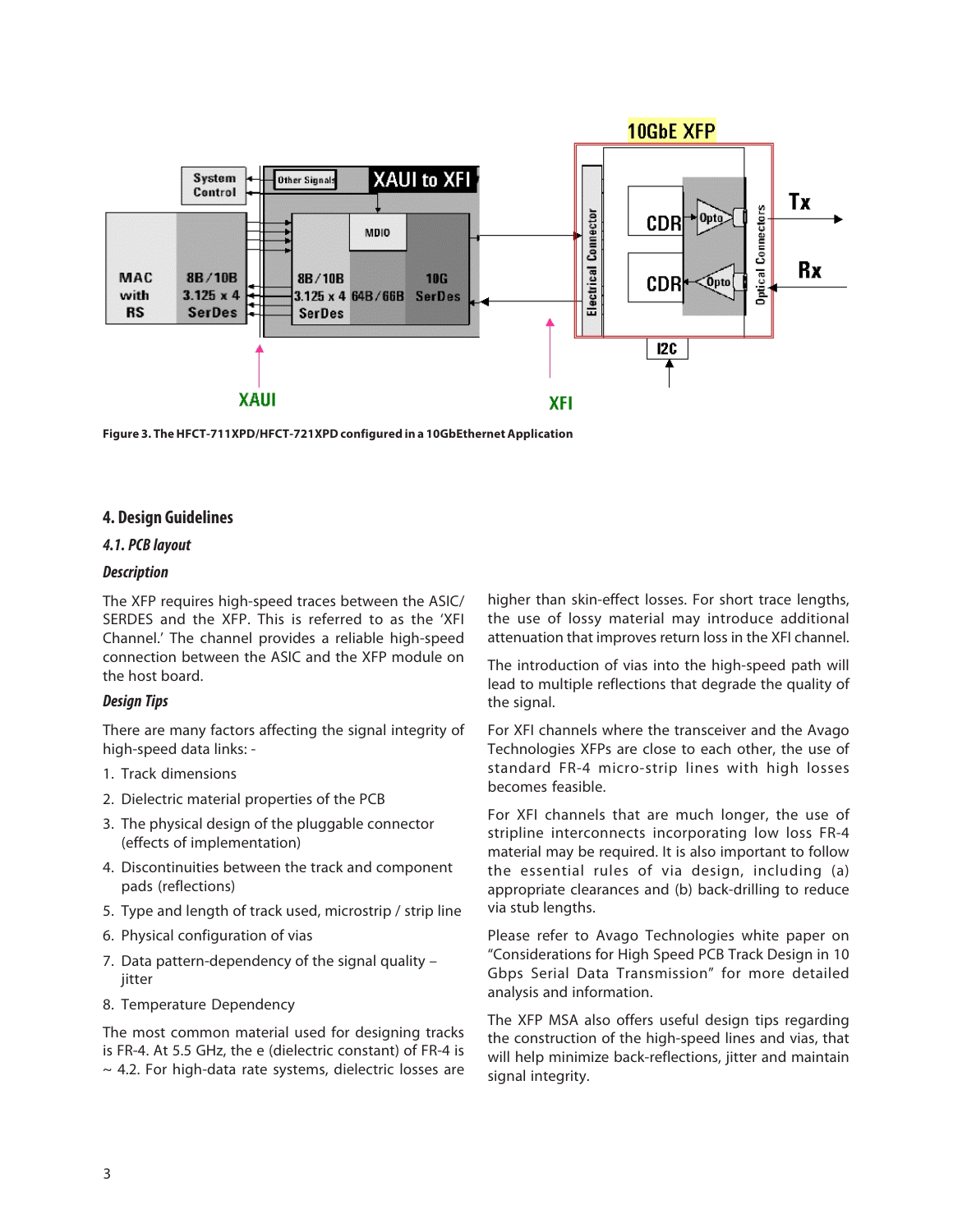## *Module Characterization Data*

The Avago Technologies XFP has been tested to all the XFI high-speed parameters.

## **Table 2. XFI Input Characterization Results**

| <b>Transceiver Electrical Input</b>       | <b>Datasheet</b><br><b>Min</b> | <b>Datasheet</b><br>Max | <b>Nominal</b>       | Min                | <b>Max</b> | <b>Sample</b><br><b>Size</b> |
|-------------------------------------------|--------------------------------|-------------------------|----------------------|--------------------|------------|------------------------------|
| Differential Input sensitivity (mV)       |                                |                         | 19.25                | 15.1               | 26.4       | 5                            |
| Differential Input Return Loss<br>(SDD11) |                                |                         | $>1.7$ dB<br>margin  | $0.8$ dB<br>margin |            |                              |
| Common Mode Input Return Loss<br>(SCC11)  |                                |                         | $> 2.2$ dB<br>margin | 2.0 dB<br>margin   |            |                              |

# **Table 3. XFI Output Characterization Results**

| <b>Transceiver Electrical Input</b>        | <b>Datasheet</b><br>Min | <b>Datasheet</b><br>Max | <b>Nominal</b>       | Min                | <b>Max</b>               | <b>Sample</b><br><b>Size</b> |
|--------------------------------------------|-------------------------|-------------------------|----------------------|--------------------|--------------------------|------------------------------|
| Differential Output Amplitude<br>(mV)      |                         |                         | 484                  | 448                | 512                      | 26                           |
| <b>XFI Fall Time</b>                       | 24 <sub>ps</sub>        |                         | 33.4                 | 29.3               | 48.3                     | 26                           |
| <b>XFI Rise Time</b>                       | 24 <sub>ps</sub>        |                         | 37.18                | 33.3               | 54                       | 26                           |
| Common Mode Output Return<br>Loss (SCC22)  |                         |                         | $> 2.2$ dB<br>margin | 1.5dB<br>margin    | $\overline{\phantom{a}}$ | 3                            |
| Differential Output Return Loss<br>(SDD22) |                         |                         | $> 2.8$ dB<br>margin | $1.8$ dB<br>margin |                          | 3                            |
| XFI Mask (%)                               | 0                       |                         | 26                   | 10                 | 48                       | 26                           |

# *4.2. Power Supply Filtering*

# *Description*

The XFP module requires the presence of a Host supplied power supply filtering scheme to reduce noise present in the power supply rails to the XFP transceiver.

# *Design Tips*

Agilent recommends that the system designer use the power supply filter recommended by the XFP MSA.

# *Module Characterization Data*

Module characterization data shows that in the absence

of any filtering, the XFP nominally can tolerate up to in the frequency range 10Hz to 10MHz. defined by the point at which the e receiver degrades by 1 dB.



**Figure 4. XFP MSA Filtering Scheme (courtesy : XFP MSA Association)**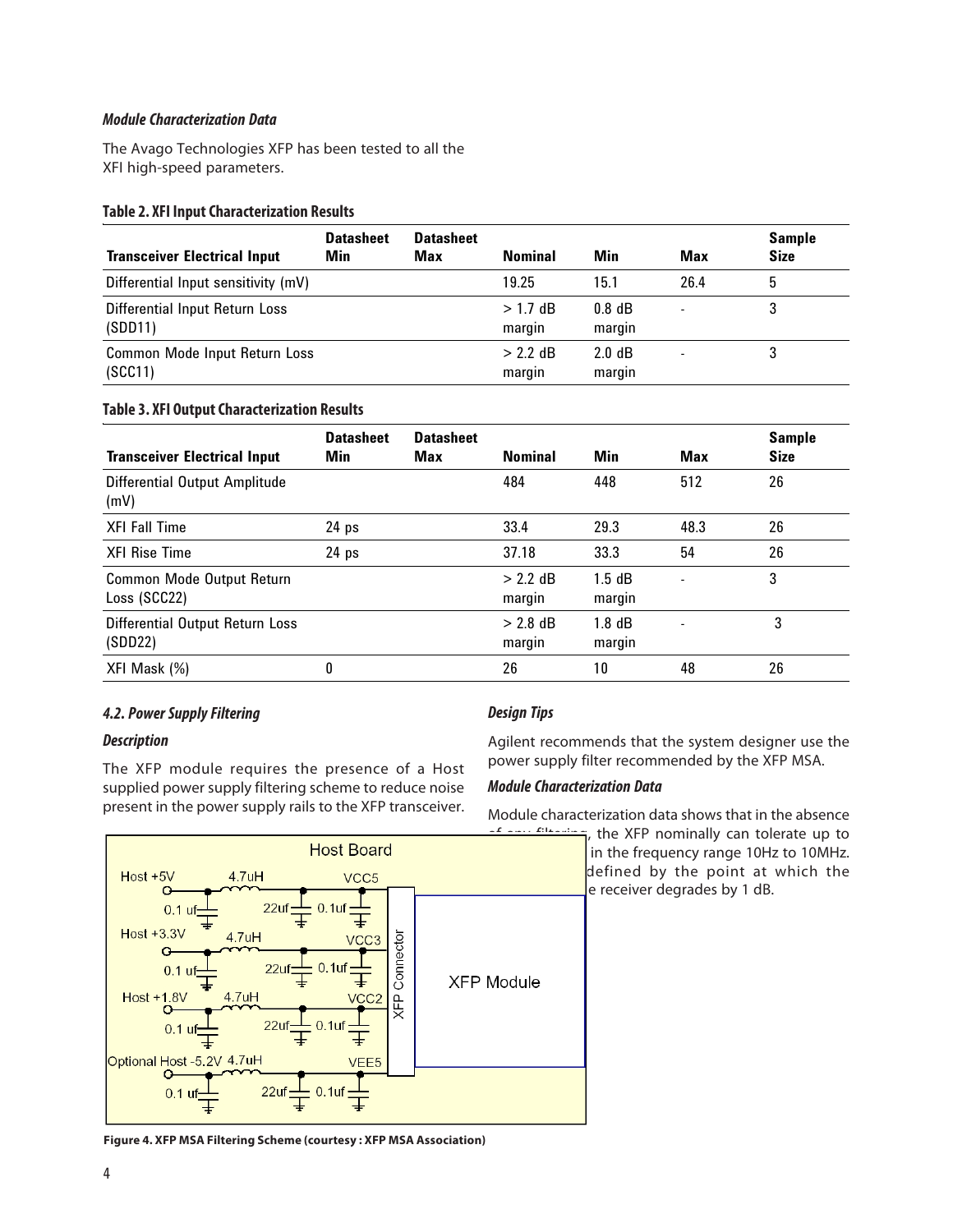## *4.3. EMI considerations*

#### *Design Tips*

#### *4.3.1. Gasketing*

While designing for EMC considerations, it is recommended that the customer use both the front and rear EMI gaskets as called out in the XFP MSA.

The front gasket acts as an EMC seal that sits between the Bezel and the front of the XFP cage.

The rear EMI gaskets are provided along with the XFP cage to prevent any emissions from escaping the rear of the transceiver or the XFI connector.

#### *4.3.2. Layout Considerations*

For XFI channels where the transceiver and the Avago Technologies XFPs are close to each other, radiations from the traces will be minimal and contribute very little to the overall EMI of the system. In these cases, the use of standard FR-4 micro-strip lines with high losses becomes feasible.

For XFI channels that are much longer, the use of stripline interconnects incorporating low loss FR-4 material may be required. It is also important to follow the essential rules of via design, including (a) appropriate clearances and (b) back-drilling to reduce via stub lengths.

### *Module Characterization Data*

The Avago Technologies family of 1310nm XFP transceivers shows high margins to the FCC Class B specifications for radiated emissions. The tests for radiated emissions were carried out in an anechoic chamber. The modules nominally show > 25 dB margin to the FCC Class B specifications.

### *4.4. Low-speed signaling*

#### *Description*

The XFP provides 7 low-speed signals that are used for reporting status as well as a means for the host board to control the XFP.

- Mod\_NR
- Mod\_DeSel
- Interrupt
- TX\_DIS
- Mod\_ABS
- RX\_Los
- P\_Down/RST

#### *Design Tips*

All the 7 pins are LVTTL compatible (working on a nominal supply of 3.3V). Please ensure that the LVTTL output pins — Mod\_Abs, Mod\_NR, Rx\_LOS, Interrupt pins are pulled up to Vcc on board using a resistor between 4.7k-10k ohms.

#### *Module Characterization Data*

| <b>Temperature</b> | Tx ON | Tx OFF              |
|--------------------|-------|---------------------|
| -5 C               |       | $< 20$ us $< 10$ us |
| 25C                |       | $< 20$ us $< 10$ us |
| 70 C               |       | $< 20$ us $< 10$ us |
|                    |       |                     |
|                    |       |                     |

| <b>Parameter</b>       | <b>Timing</b> |
|------------------------|---------------|
| <b>Rx LOS Assert</b>   | $< 10$ us     |
| <b>Rx LOS Deassert</b> | $< 5$ us      |



**Figure 5. Agilent XFP Radiated Emissions**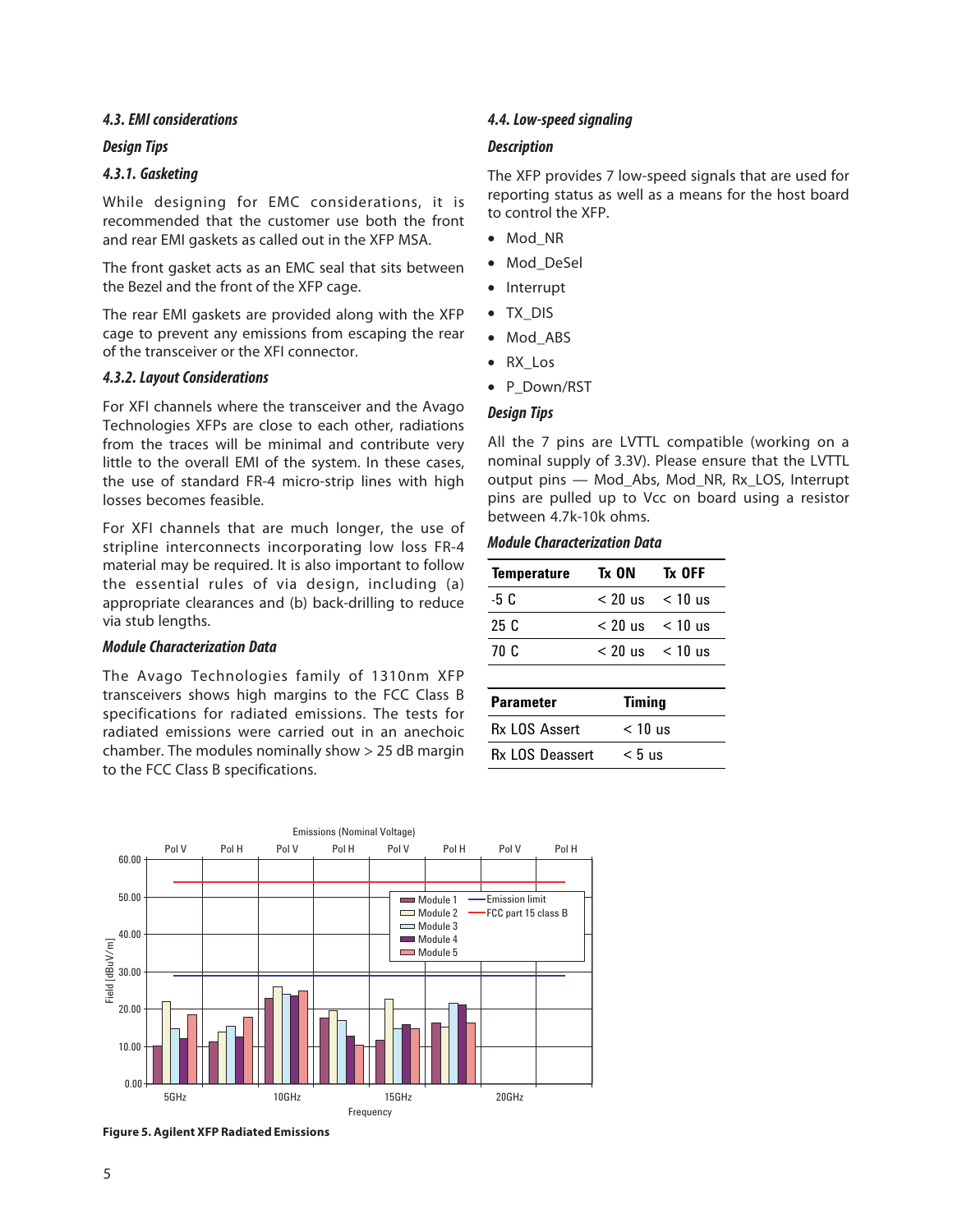## *4.5. Optical Link Guidelines*

#### Choosing the appropriate Link Length

The link length that the Avago Technologies HFCT-711XPD and Avago Technologies HFCT-721XPD transceivers can be used for must be decided on the basis of (a) Specific Application Needs and (b) Standards.

If the XFP transceiver is designed to carry OC-192 traffic, the link length specified in the GR-253 standards is 2 km.

If the XFP transceiver has been designed to carry 10 Gigabit Ethernet traffic, the maximum link length specified in the IEEE802.3ae standard is 10 km.

4.6. 2-wire Interface Design & Usage Guidelines

The Avago Technologies XFP module performs all the Read/Write functional capabilities outlined in the MSA. This includes:

- Packet Error Checking
- Current Address Read
- Random Read
- Multiple Read
- 4-byte Sequential Write

The XFP module always operates in a 'slave' mode and hence needs a master that can provide a clock for serial communication. Please note that the XFP module is allowed to hold the clock low for up to 500 us before continuing to execute a read or write command issued by the master.

Figure 6 below shows the memory map of the XFP module.

The lower 128 bytes of the EEPROM contain, among other things:

- Thresholds for Alarms & Warnings
- Digital Diagnostic Information
- Interrupts and flags
- Control/Status bits
- Page Select byte

#### *Module Characterization Data*

Table 4 shows a snapshot of the XFP software timing characteristics.

#### **Table 4. XFP Software Timing Characteristics**

| Parameter (2-wire)                   | <b>HFCT-711XPD</b> | <b>MSA values</b> |
|--------------------------------------|--------------------|-------------------|
| TX Disable assert time               | $<$ 15 ms          | $< 100$ ms        |
| TX Disable deassert time             | $<$ 15 ms          | $< 100$ ms        |
| P Down assert time                   | $<$ 15 ms          | $< 100$ ms        |
| P Down deassert time                 | $< 40$ ms          | $<$ 300 ms        |
| RX LOS assert time                   | $<$ 15 ms          | $< 100$ ms        |
| RX LOS deassert time                 | $<$ 15 ms          | $< 100$ ms        |
| MOD NR assert time                   | $<$ 15 ms          | $< 100$ ms        |
| MOD NR deassert time                 | $<$ 15 ms          | $< 100$ ms        |
| Analog parameter data ready < 100 ms |                    | $< 1000$ ms       |
|                                      |                    |                   |

| Interrupt assert delay                     | $<$ 30 ms | $< 200$ ms |
|--------------------------------------------|-----------|------------|
| Interrupt negate assert delay $\leq 40$ ms |           | $< 500$ ms |



**Figure 6. XFP EEPROM Content Map (courtesy: XFP MSA Association)**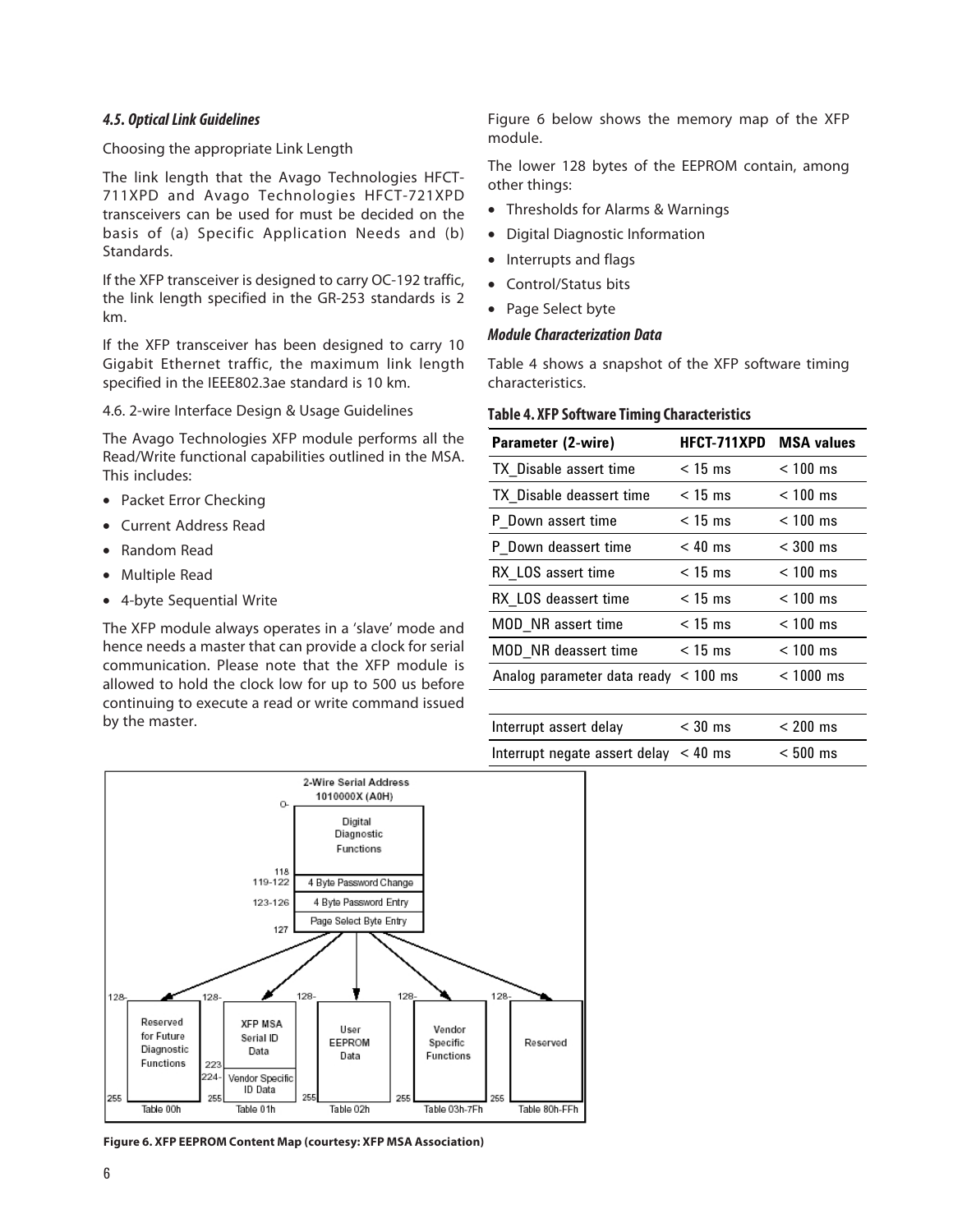### *4.7. Mechanical Design Guidelines*

The Avago Technologies HFCT-711XPD and HFCT-721XPD transceivers conform to the mechanical dimensions of the XFP 10 Gigabit Small Form Factor Pluggable Module MSA specification, revision 4.0, dated April 2004. They also conform to the TIA/EIA-604-10A specification for the LC fiber optic connector (FOCIS 10A).

## *Mechanical Tests*

As required by the XFP MSA Revision 4.0, Avago Technologies has performed interoperability testing with EMI cages from the 3 existing (as of release) XFP cage vendors. For more information on interoperability testing data, please contact your local Avago Technologies Field Sales Engineer.

Avago Technologies has also performed several tests of the optical connector system to ensure robust design and reliability. Several tests are based on Telcordia GR-326, which is a single-mode connector specification, but components of it have been adopted for transceiver testing.

| <b>TEST</b>                                 | <b>SPECIFICATIONS</b>                                                                                                                                                                          | <b>AGILENT PERFORMANCE</b>                                              |
|---------------------------------------------|------------------------------------------------------------------------------------------------------------------------------------------------------------------------------------------------|-------------------------------------------------------------------------|
|                                             |                                                                                                                                                                                                |                                                                         |
| <b>Transceiver Retention</b>                | Axial pull on module in cage with force Tested > 100 N.<br>gauge.XFP MSA Specification of 90 N<br>minimum.                                                                                     |                                                                         |
| Transceiver Insertion / Extraction<br>Force | Insert/remove module with force gauge<br>from known cage vendors. XFP MSA<br>specification - insertion: 40 N,<br>extraction: 30N.                                                              | Insertion, Extraction $<$ 24 N (tested<br>with 3 existing cage vendors) |
| Delatch Integrity/Tear-Out Strength         | Intergrity: XFP MSA 50 insert/extract<br>cycles. Tear-out strength: Clamp<br>module and pull on delatch mechanism.<br>Agilent specification: 50N (12 lbf) min.<br>+45/-45 deg from horizontal. | 100 cycles. Tested $>$ 50N.                                             |

#### **Table 5-1. EMI Cage Mechanical Testing Results**

#### **Table 6. Optical Mechanical Testing Results**

| <b>TEST</b>                                | <b>SPECIFICATIONS</b>                                                                                                                                                                                                                                                                                                                                   | <b>AGILENT PERFORMANCE</b>                                  |
|--------------------------------------------|---------------------------------------------------------------------------------------------------------------------------------------------------------------------------------------------------------------------------------------------------------------------------------------------------------------------------------------------------------|-------------------------------------------------------------|
| Fiber Connector Side-Load                  | Based on Telcordia GR-326 Rev 3, Sect.<br>4.4.3.4 Proof Test. $< 0.5$ dB optical<br>power loss increase. 20N (5lbf), N-S-E-<br>W loading with duplex connector<br>substitute. Check optical power before<br>& after loading. Test at both initial and<br>retest with 168H 85C/85RH pre-<br>conditioning. Tests structural strength<br>of module/optics. | Max 0.12 dB variation during side<br>$load$ after $85/85$ . |
| <b>Fiber Connector Retention</b>           | Based on Telcordia GR-326 Rev 3, Sect. Tested > 80 N.<br>4.4.3.4 Proof Test. 68N (15 lbf) axial pull<br>on fiber, unpowered. Tests structural<br>strength of module/retention of cable.                                                                                                                                                                 |                                                             |
| Transmission Under Applied Load -<br>Axial | Based on Bellcore GR-326 Rev 3, Sect. 0.1 dB max attenuation under load.<br>$4.4.3.5. < 0.5$ dB optical power loss<br>increase during load. 20 N (5 lbf) axial<br>pull on Tx (simplex) fiber.                                                                                                                                                           |                                                             |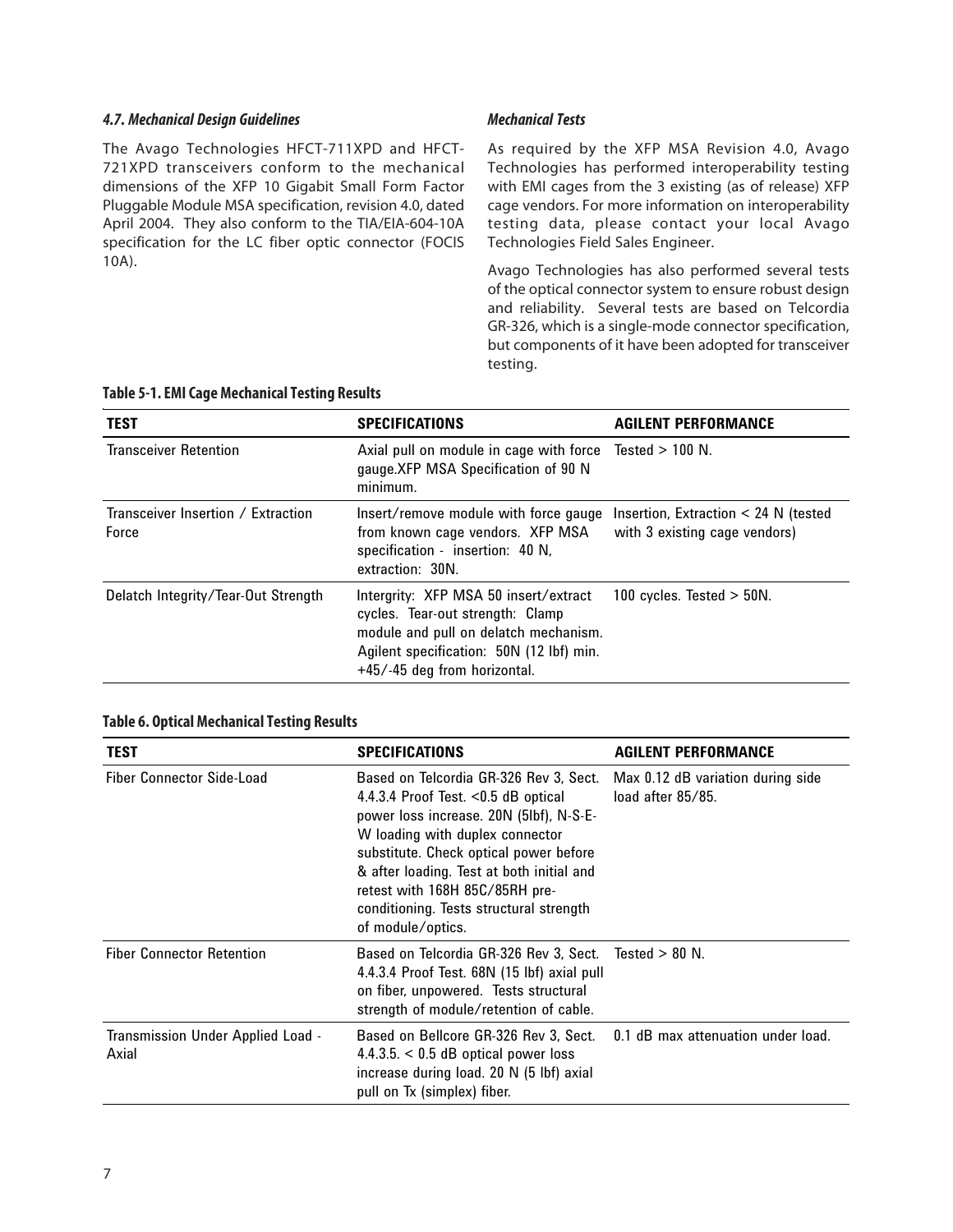## **4.8. Thermal Design Guidelines**

Avago Technologies specifies an XFP module case temperature range of 0°C to 70°C, measured on the top surface of the module, and guarantees performance within this temperature range. The application environment should be designed (module density, heatsink size, air flow rate, flow bypass, upstream components, PCB conductivity, etc.) to ensure the case temperature does not exceed this requirement.

For reference, the following graph shows the experimentally determined maximum case temperature of XFP modules for various port densities and air-flow rates in a 19 mm high duct. The actual performance in a specific application will depend on system specific parameters as described above. Avago Technologies can also provide compact CFD thermal models for the XFP transceiver to facilitate design.

# **5. XFP Testing Guidelines**

## *5.1. HFCT-711/721 XPD Evaluation Board*

The HFCT-5014 evaluation board can be used to test the Avago Technologies XFP transceivers for a variety of performance characteristics, including optical, electrical, low-speed hardware timings as well as 2-wire performance.

## *5.2. XFP Transmitter Eye Mask Measurement*

Avago Technologies recommends customers using the Agilent 86105B optical plug-in to perform mask margin measurements on the Avago Technologies XFP transceivers. The 86105B plug-in has lower system noise than the 86106B plug-in leading to more accurate Mask Results.

The optical power at the input of the DCA should be at least above –4 dBm in order to avoid too a big impact of the plug in noise on the eye diagram measurement.

It is also important to configure the plug-in for the appropriate mask alignment method. The Eye Boundary method is the recommended way of aligning the Tx eye to the mask.

Vertical mask alignment using 0 and 1 level determined from the central 20% of the eye diagram (i.e. Eye Boundary) has gained wide industry acceptance. The 10 GB Ethernet standard (802.3ae-2002) along with the Fibre Channel (FC) standards (FC-PI2 and 10FC) reference OFSTP-4A (TIA/EIA-526-4A), which specifies this alignment technique.

Proper triggering is also required for reliable measurement of the eye diagram. The Agilent 83495A optical plug in with clock recovery could be used in conjunction with the 86105B for optimal performance. The Agilent 86107A high precision timebase plug in could also be used to achieve the lowest possible DCA jitter.

In case the 83495 or the 86107A should not available at the customer's lab, triggering directly from the pattern generator 10 GHz clock is recommended (high speed triggering option on the DCA mainframe is required.

Additional information on using the 86100 for eye diagram measurements can be found in the application note, "Characterizing High Speed Optical Transmitters: Compliance Testing with the Agilent Technologies 86100A Infiniium DCA", which is available on the Agilent Technologies Web Site:

http://cpliterature.product.agilent.com/litweb/pdf/ 5968-9249E.pdf



**Figure 7. Max Case Temperature (for T ambient = 55C and 47 mm pitch)**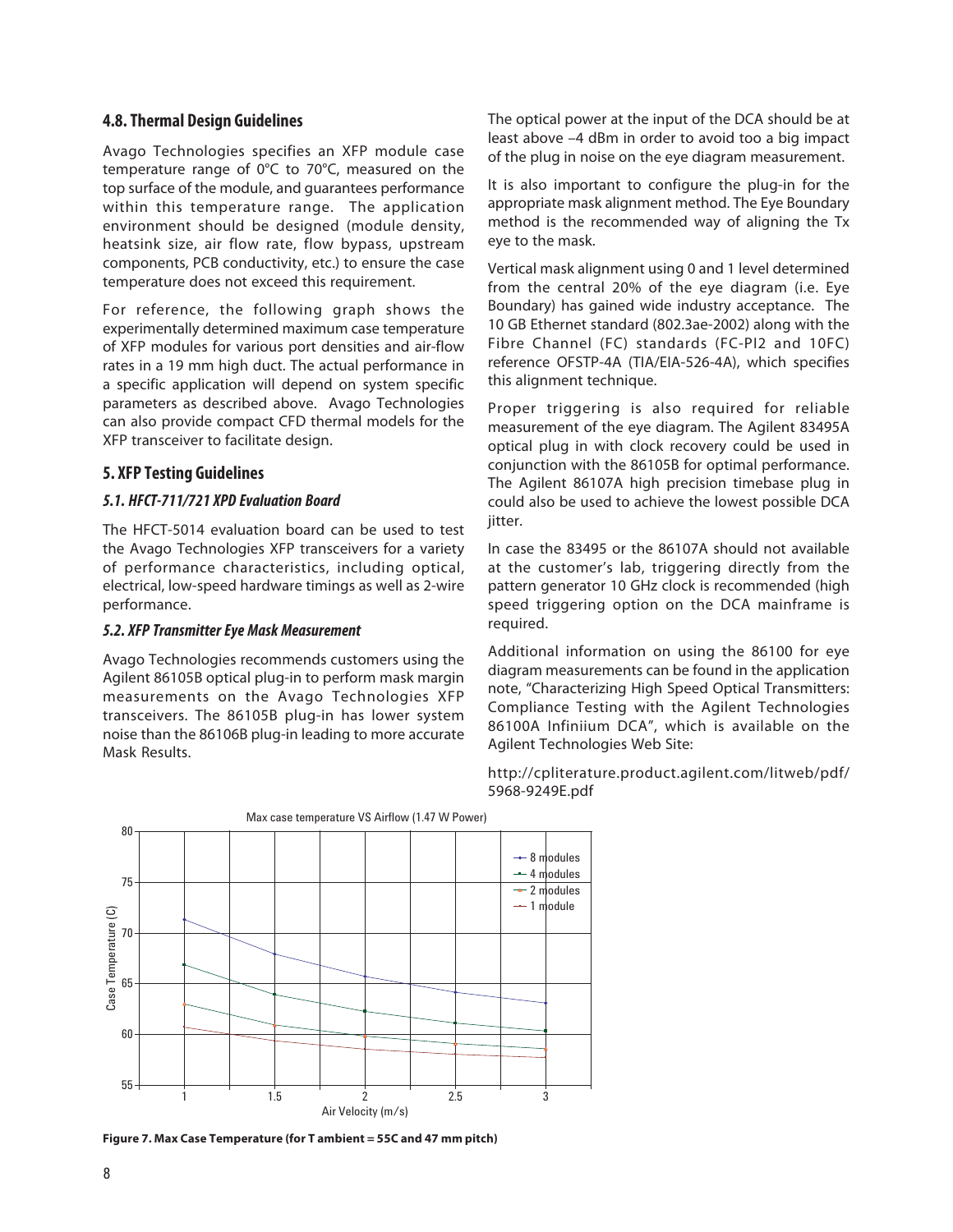### *5.3. XFP Jitter Generation Testing*

Jitter generation is a parameter specified for SONET/ SDH equipment, and therefore only applies to the HFCT-711XPD . Avago Technologies recommends that customers use the Avago Technologies J7231B OmniBER OTN for all jitter testing on XFP modules. An attenuator should be used to provide approximately – 8 - –10dBm optical input power to the OTN. (Aanand, I changed this because the new high-accuracy OTN's require about 2dB more power.)

The electrical input to the XFP module should be differential and be provided by a source with as low a jitter as possible. The differential signals should be applied to the module through high quality cable or PCB traces which should be as short as possible, since some of the jitter generated here will be transferred to the optical output. Care should be taken to ensure that impedence matching is as good as possible throughout the setup.

It is recommended that SONET framed data be used for the test as this will better reflect true operating conditions.

## **Table 7. Comparison of Agilent Stressed Receiver Test Set-up and IEEE specifications**

|                          | <b>IEEE</b>          |                 |
|--------------------------|----------------------|-----------------|
|                          | <b>Specification</b> | <b>Measured</b> |
| Extinction Ratio (min)   | 3.5dB                | $3.94$ dB       |
| VECP (min)               | 2.2 dB               | 2.31 dB         |
| VECP with ISI only (min) | $>1.46$ dB           | $1.51$ dB       |
| DJ with ISI only (min)   | $<$ 0.25 UI          | $0.15$ UI       |
| Applied Jitter (4 MHz)   | $0.05 - 0.15$ UI     | 0.1 UI          |
| Overall Jitter (min)     | >0.3 UI              | $0.3$ UI        |

The output of the Avago Technologies Stressed Eye set-up was compared to the IEEE specifications:

## *5.4. XFP Stressed Eye Sensitivity*

The IEEE 802.3ae Stressed Receiver Sensitivity test is one of the normative requirements for 10G optical receivers.

## *Set-Up*

The set-up used to generate the Stressed Receive Eye is shown below.



**Figure 8. Agilent Stressed Receiver Test Set-Up**